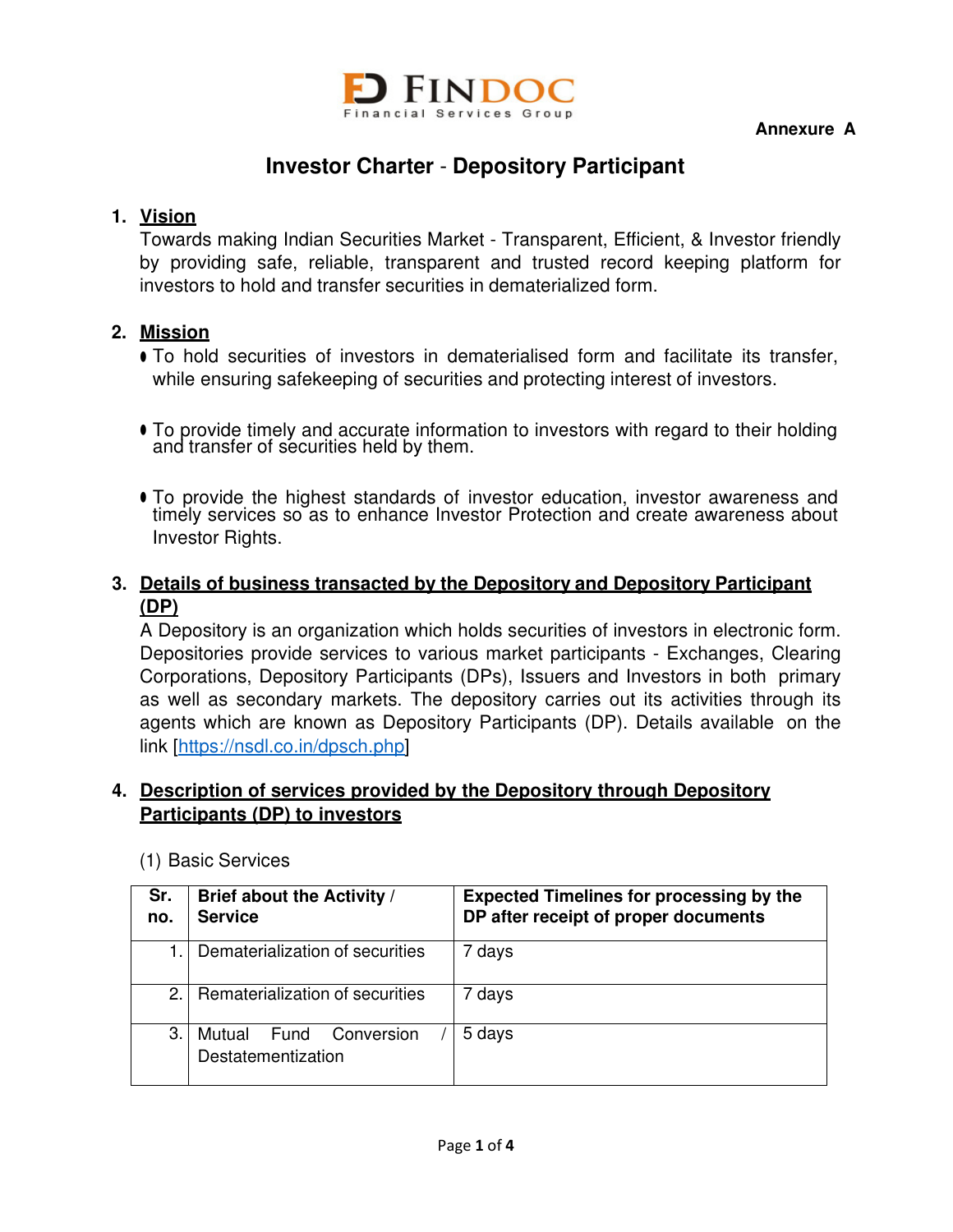

| Sr.<br>no. | Brief about the Activity /<br><b>Service</b>                | <b>Expected Timelines for processing by the</b><br>DP after receipt of proper documents                                          |
|------------|-------------------------------------------------------------|----------------------------------------------------------------------------------------------------------------------------------|
| 4.         | Re-conversion<br>Restatementisation of Mutual<br>fund units | 7 days                                                                                                                           |
| 5.         | Transmission of securities                                  | 7 days                                                                                                                           |
| 6.         | Registering pledge request                                  | 15 days                                                                                                                          |
| 7.         | Closure of demat account                                    | 30 days                                                                                                                          |
| 8.         | Settlement Instruction                                      | Depositories to accept physical DIS for pay-in<br>of securities upto 4 p.m and DIS in electronic<br>form upto 6 p.m on $T+1$ day |

(2) Depositories provide special services like pledge, hypothecation, internet based services etc. in addition to their core services and these include

| Sr.<br>no. | <b>Type of Activity /Service</b>                              | Brief about the Activity / Service                                                                                                                                                                                                                                                           |
|------------|---------------------------------------------------------------|----------------------------------------------------------------------------------------------------------------------------------------------------------------------------------------------------------------------------------------------------------------------------------------------|
| 1.         | <b>Value Added Services</b>                                   | Depositories also provide value<br>added<br>services such as<br>Basic Services Demat Account (BSDA)<br>а.<br>Transposition<br>b.<br>cum<br>dematerialization<br>c. Linkages with Clearing System<br>d. Distribution of cash and non-cash<br>corporate benefits (Bonus, Rights,<br>IPOs etc.) |
| 2.         | <b>Consolidated Account statement</b><br>(CAS)                | CAS is issued 10 days from the end of the<br>month (if there were transactions in the<br>previous month) or half yearly (if<br>no<br>transactions).                                                                                                                                          |
| 3.         | Digitalization of<br>services<br>provided by the depositories | Depositories offer below<br>technology<br>solutions and e-facilities to their demat<br>account holders through DPs:                                                                                                                                                                          |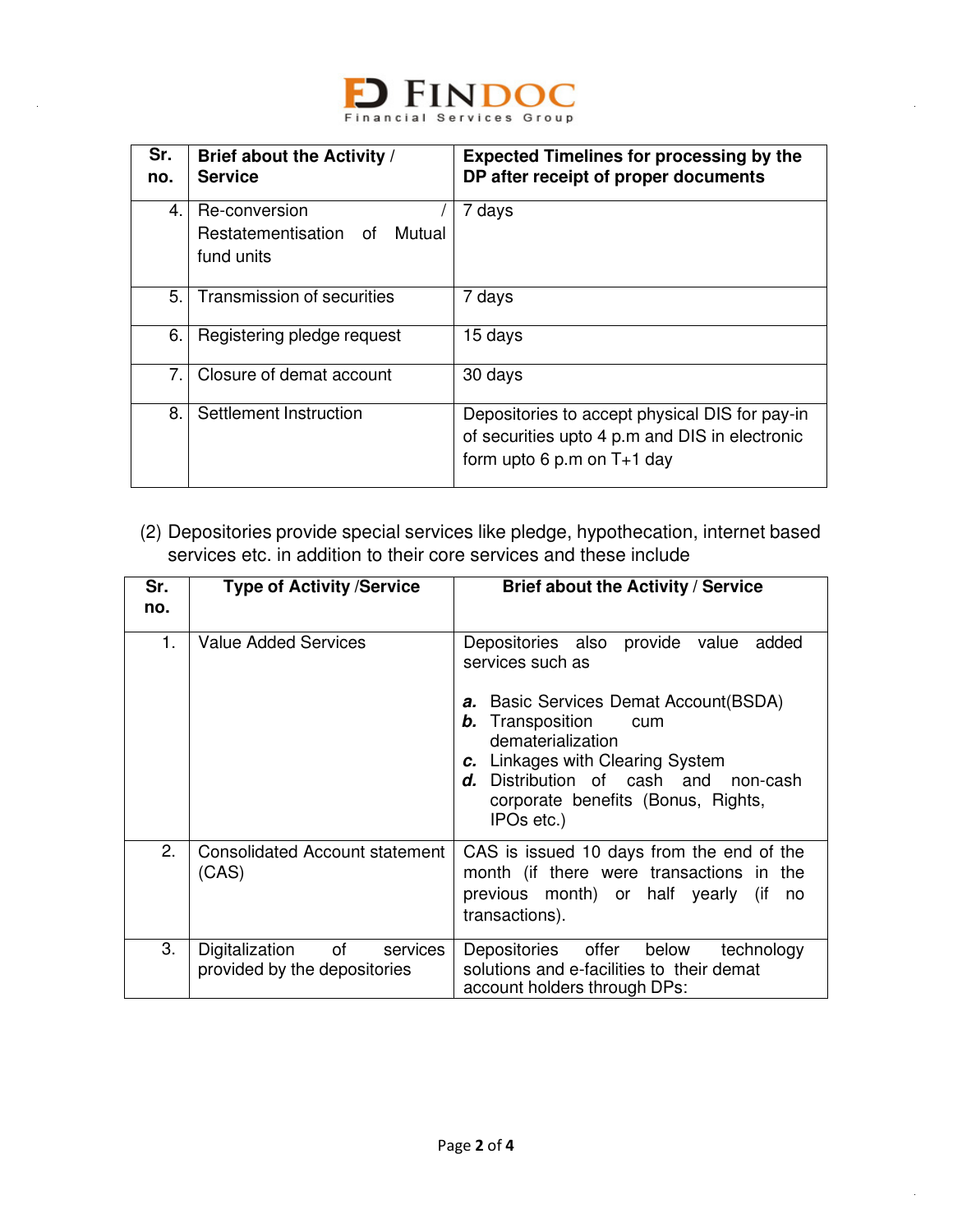

| Sr.<br>no. | <b>Type of Activity /Service</b> | Brief about the Activity / Service                                                                                                                                   |
|------------|----------------------------------|----------------------------------------------------------------------------------------------------------------------------------------------------------------------|
|            |                                  | <b>E-account opening</b><br>а.<br><b>b.</b> Online instructions for execution<br>c. e-DIS / Demat Gateway<br>e-CAS facility<br>d.<br>Miscellaneous<br>services<br>e. |

# **5. Details of Grievance Redressal Mechanism**

(1) The Process of investor grievance redressal

| 1. | Complaint/<br>Investor<br>Grievances                                 | Investor can lodge complaint/ grievance against the<br>Depository/DP in the following ways:                                                                                                                                                                                                                                                                  |  |
|----|----------------------------------------------------------------------|--------------------------------------------------------------------------------------------------------------------------------------------------------------------------------------------------------------------------------------------------------------------------------------------------------------------------------------------------------------|--|
|    |                                                                      | Electronic mode -<br>a.<br>SCORES (a web based centralized grievance<br>(i)<br>redressal<br>οf<br>SEBI)<br>system<br>[https://www.scores.gov.in/scores/Welcome.ht<br>$tm$                                                                                                                                                                                    |  |
|    |                                                                      | (ii) Respective Depository's web portal dedicated<br>the<br>filing<br>of<br>compliant<br>for<br>[https://www.epass.nsdl.com/complaints/webs<br><i>itecomplaints.aspx</i>                                                                                                                                                                                     |  |
|    |                                                                      | (iii) Emails to designated email IDs of Depository<br>relations@nsdl.co.in                                                                                                                                                                                                                                                                                   |  |
|    |                                                                      | The complaints/ grievances lodged directly with the<br>Depository shall be resolved within 30 days.                                                                                                                                                                                                                                                          |  |
| 2. | Grievance<br>Investor<br><b>Redressal Committee</b><br>of Depository | If no amicable resolution is arrived, then the Investor<br>has the option to refer the complaint/ grievance to<br>the Grievance Redressal Committee (GRC) of the<br>Depository. Upon receipt of reference, the GRC will<br>endeavor to resolve the complaint/ grievance by<br>hearing the parties, and examining the necessary<br>information and documents. |  |